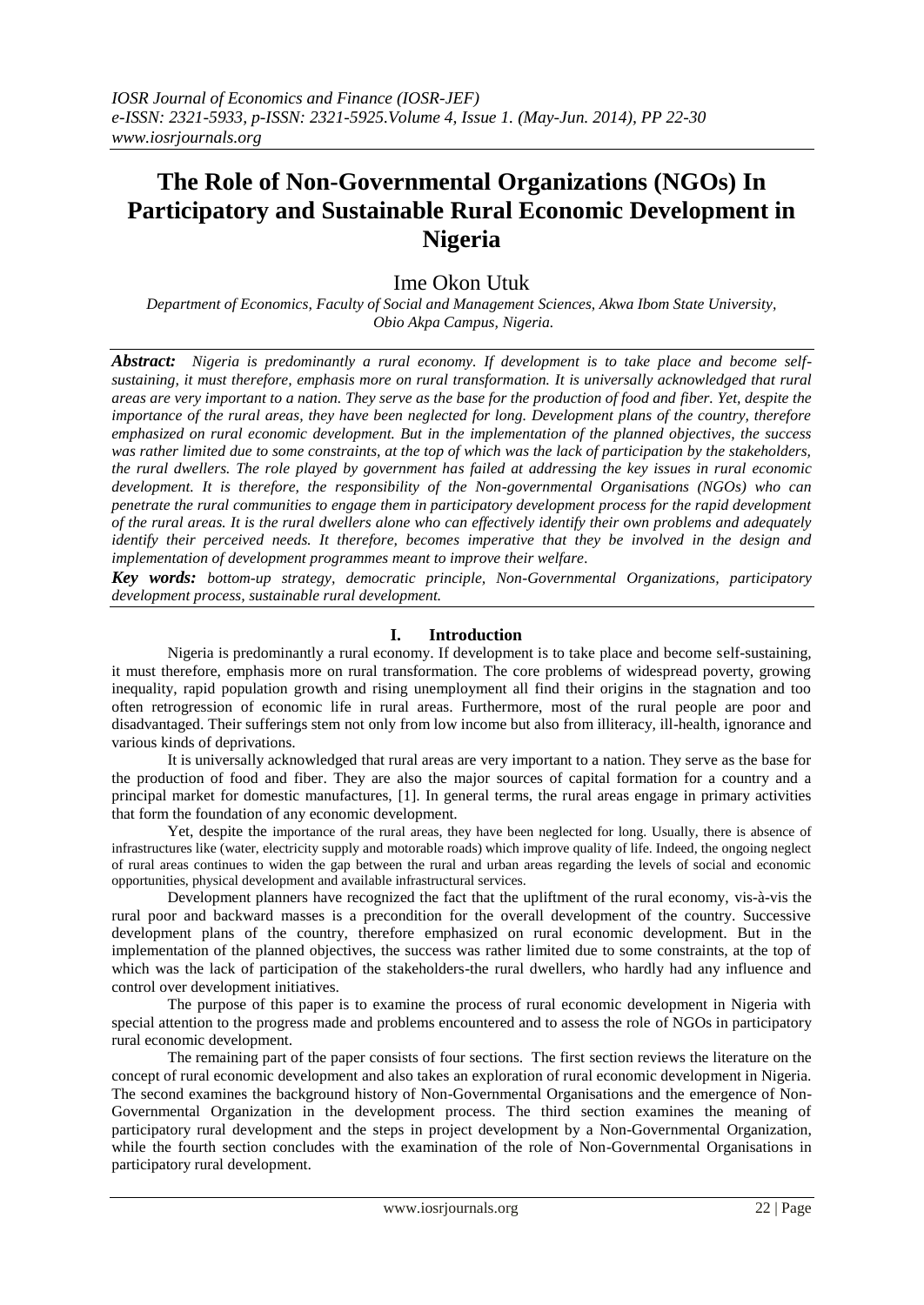# **II. The Concept of Rural Economic Development**

Rural economic development is a comprehensive concept which addresses the general problems that militate against rural dwellers and affect the quality of rural life. It is concerned with measures which mobilize domestic resources including human resources, to boost production, stimulate employment, raise rural income, reduce poverty and improve the overall standards of living of rural dwellers. Rural development consists of a number of subsets which include agricultural development, rural industrialization development, quality education, health, rural housing and transportation programmes.

Rural development may also be seen as an ideology and a practice. It may mean planned change by public agencies based outside of the rural areas such as the National Government or International Organization. It may also be the bringing in of the country-side into an active state, as well as the transformation of the inferior nature of the country-side into something more superior in terms of activities. Lele [2], Abakare [3] and Moboqunje [4] view rural development as the improvement in the living standard of the rural dwellers by engaging them in productive activities such as the establishment of rural industries that will increase their income. It is seen by these scholars as a means of raising the sustainable level of living of the rural poor by giving them the opportunity to develop their full potentials.

Rural development may imply a broad based re-organization and mobilization of the rural masses in order to enhance their capacity to cope effectively with the daily task of their lives and with changes consequent upon this.

According to the World Bank [5], rural development must be clearly designed to increase production. It recognizes that improved food supplies and nutrition, together with basic services, such as health and education, not only directly improve the physical well-being and quality of life of the rural poor, but can also indirectly enhance their productivity and their ability to contribute to the national economy. Rural development ensures the modernization and monetization of the rural society and the transition from its traditional isolation to integration with the national economy.

#### **2.1 Rural Economic Development In Nigeria**

#### **2.1.1. Pre-Independence Period:**

Rural economic development in Nigeria started as far back as 1917 when the colonial government promulgated the Township ordinance. This ordinance classified settlements in the country into three classes, namely, the first, second and third class townships. The first class townships harbored the whites and their workers. There was a heavy concentration of development in these settlements examples are Lagos, Ibadan, Enugu, Port-Harcourt, Calabar etc. They differ from the second and the third class townships, which received little or no attention. There were no infrastructural facilities like electricity, water supply and motorable roads which could improve the quality of life in the second and third class townships. The situation continued until 1952 when the local government councils were established in Western Nigeria.

The local government councils were seen as avenues through which rural development could be enhanced. But then, the funds allocated to the local governments were hardly enough to maintain the council headquarters. Infact little or no fund was available to initiate development programmes in the rural areas.

Yet, ironically in spite of the limited benefits of the colonial policies, rural development initiatives established during the colonial period were further consolidated by subsequent governments after independence. This is evident in all the development plans initiated since 1960.

#### 2.2 **Post Independence Plan Period**

We shall attempt to summarize economic development in the post independence plan period under five major eras. The first National Development Plan Period (1962-68). The Second National Development Plan Period (1970-74). The Third National Development Plan period (1975-80). The Fourth National Development Plan Period (1981-85); and the post fourth plan period (1985 to date).

2.2.1. The First National Development Plan (1962-68): The plan made no clear statement on rural development, as agriculture was still an important foreign exchange earner. The plan's objectives were to encourage the assemblage of agricultural produce for export purpose.

2.2.2 The Second National Development Plan (1970-74): The second plan was launched shortly after the end of the civil war. The plan attempted to rehabilitate economic activities in the war- affected areas. The plan spelt out four principal national objectives meant to be achieved. These were a united, just, strong and self- reliant nation. But just as in the first plan, government did not make any clear statement on rural economic development. However, it was stated in the plan that government was committed to spending N500,000 for village regrouping. The sum allocated to rural development looks too paltry, and generally like the previous ones, the plan failed to introduce any radical package towards rural development.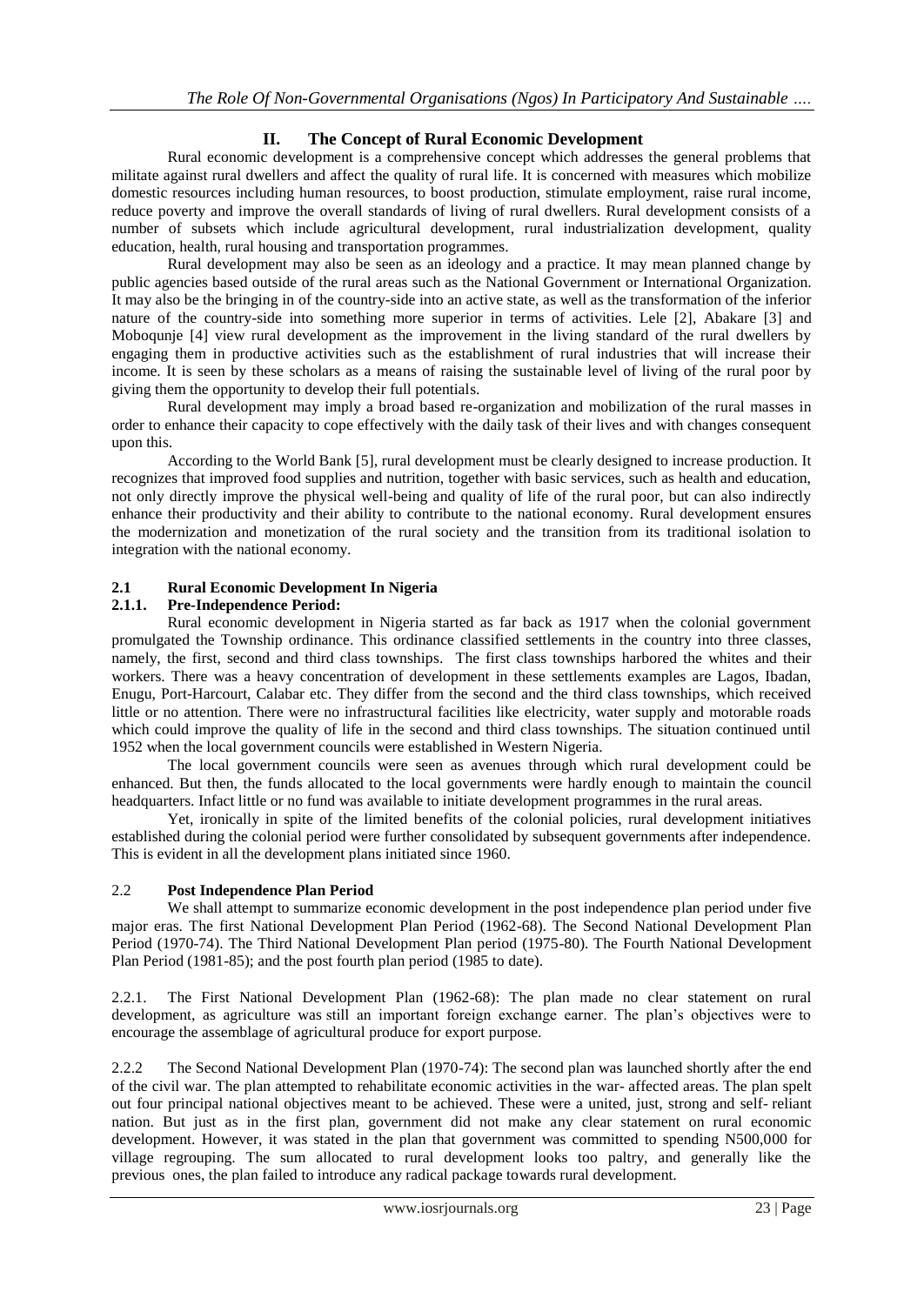2.2.3 The Third National Development Plan (1975-80): Serious concern for rural development at the national level was first highlighted in the third national development plan. The objectives of the plan were similar to those of the second national development plan. The plan emphasized the need to reduce regional disparities in order to foster national unity through the adoption of integrated rural development.

The plan provided for:

- (a) the establishment of River Basin Development Authorities (RBDAs);
- (b) the establishment of Agricultural Development Projects (ADPs);
- (c) the construction of small dams and boreholes for rural water supply and the clearing of feeder roads for the evacuation of agricultural produce and;
- (d) the supply of electricity to rural areas from large irrigation dams.

2.2.4. The Fourth Development Plan (1981-85): The Fourth National Development Plan exhibits several distinguishing features. First, it was formulated by a civilian government under a new constitution based on the presidential system of government. Second, it was the first plan in which the local government tier was allowed to participate fully in the development process of rural areas. The plan emphasized among other things the need for balanced development of the different sectors of the economy and of the various geographic areas of the country. It emphasized the importance of rural developments as a vehicle for enhancing the quality of rural life. Consequently, various programmes were mapped out for rapid transformation of rural areas. These include, rural electrification, rural water supply schemes, rural feeder roads, farm services centers, rural transportation, and integrated rural development.

2.2.5. The Post Fourth Plan Period (1985 to date): The post fourth plan period witnessed the establishment of many institutions such as the National Directorate of Employment (NDE), Directorate of Food, Roads and Rural Infrastructure (DFRRI), National Agricultural Insurance Company (NAIC), National Agricultural Land Development Authority (NALDA) to assist farmers and promote agricultural development in the rural areas. The DFRRI in particular was charged with the responsibility of providing rural infrastructures such as feeder roads, water, electricity and housing for the enhancement of the quality of life in the rural areas.

The synthesis of government activities reveals that during the years under consideration, series of constructive programmes and far reaching actions were taken by the government to enhance rural economic development, but the problems were far from being solved. This was attributed to flaws in the strategies adopted by the government. Such flaws include: Firstly, the government planners failed to realize that whatever the scope and priorities of the development plans, they could not but have different results for different areas particularly with regards to needs and wants of the different communities. Indeed several rural communities in Nigeria differ in the nature and degree of their needs [6]. Every community may not need the same thing. It was therefore necessary for the government to be sensitive to the different ecological situations and seek to develop the communities along a direction the rural people can well appreciate.

Secondly, the rural economic development programmes were embarked upon without effective programme of action and appropriate institutional arrangements for their execution. For instance, the government established the Directorate of Food, Roads, and Rural infrastructure at the Federal level and only uses the states and the local governments for the disbursements of funds for the implementation of its programmes.

Most of the rural development programmes embarked upon by the government have scarcely had any rural inputs at the planning stages and have therefore never reflected the felt-needs of the rural people. In fact, many of the programmes have never reached the rural people, nor have their impacts being felt by them. There is now an urgent need for an approach to rural development that requires the involvement and participation of the rural people at every stage of the rural development process.

## **III. Non-Governmental Organisations (NGOs)- Historical Background 3.1 The Meaning of NGO:**

Many diverse types of bodies are now being described as NGOs. There is no generally accepted definition of an NGO and the term carries different connotations in different circumstances. Nevertheless, there are some fundamental features. Clearly an NGO must be independent from the direct control of any government. In addition, there are three other generally acceptable characteristics that exclude particular types of bodies from consideration. An NGO will not be constituted as a political party. It will be non-profit making and it will not be a criminal group, nor a violent group. These characteristics apply in general usage, because they match the conditions for recognition by the United Nations [7]. Hence, for this paper, an NGO is defined as an independent voluntary association of people acting together on a continuous basis, for some common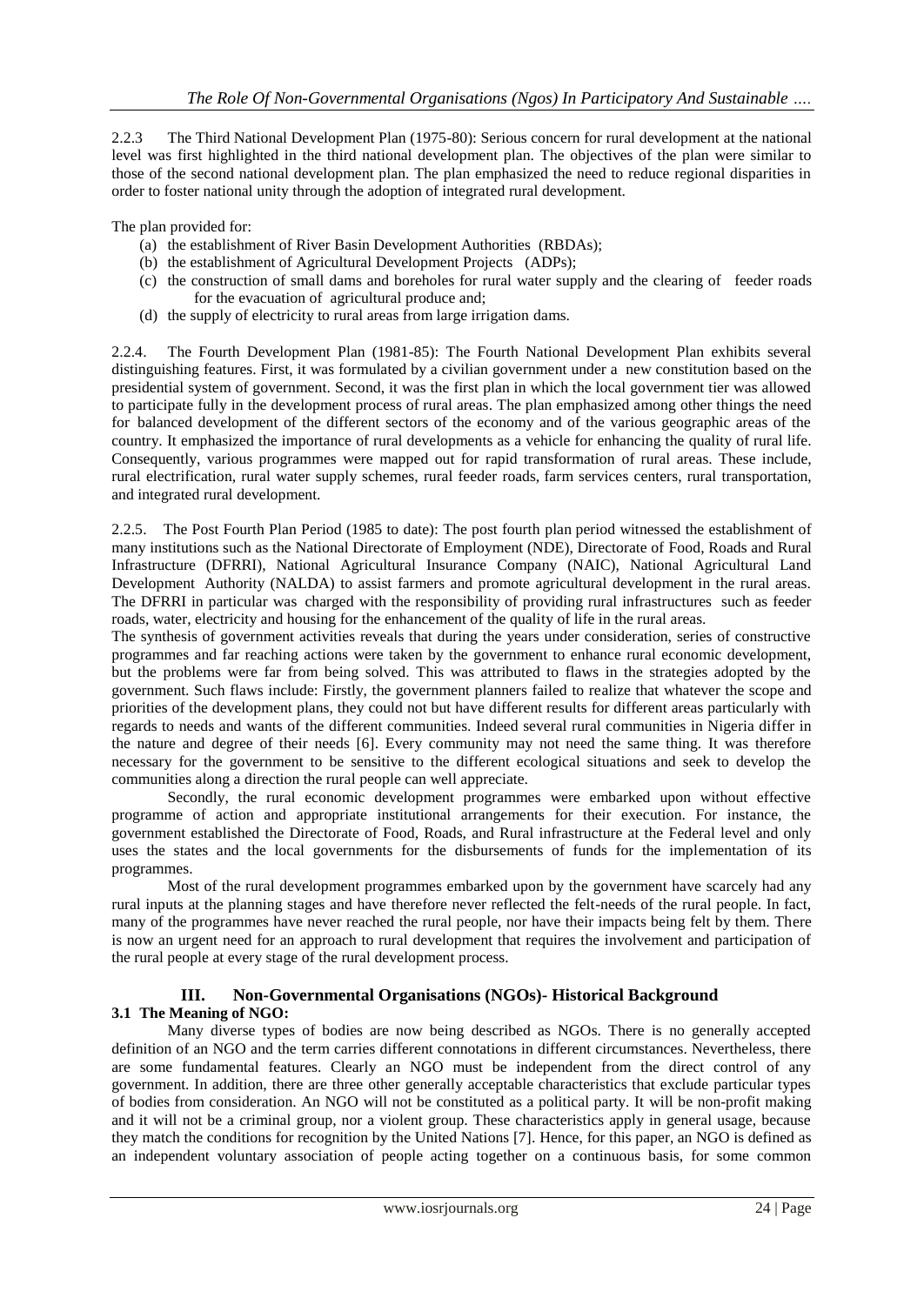purpose, other than achieving government office, making money or illegal activities.

#### **3.2 Historical Background**

The term, "non-governmental organization" or NGO came into currency in 1945 because of the need for the United Nations (UN) to differentiate in its charter between participation rights for intergovernmental specialized agencies and those for international private organization. Known variously as "private voluntary organizations", "civil society organization", and "citizens associations", they are all called "NGOs" an acronym that stands for "non-governmental organizations". The United Nations system uses this term to distinguish representatives of these agencies from those of governments.

Charitable and community organizations, separate from the state, have existed in many historical settings, but NGOs are primarily a modern phenomenon. With the extension of citizenship rights in Europe and the Americas in the eighteenth and nineteenth centuries, people founded increasing numbers of these organizations, as instruments to meet community needs, defend interests or promote new policies.

Moreover, the anti-slavery movement, founded in England in the late 18th Century gave rise to many such organizations and eventually led to the World Anti-Slavery Convention in 1840, a milestone gathering to coordinate the work of citizen organization on an international basis. For instance, the international committee for the Red Cross came into being in 1863. During the nineteenth century, independent associations of this kind addressed many issues, including women's rights, the condition of the poor, alcohol abuse and municipal reform. Today, NGOs address every conceivable issue and they operate in virtually every part of the globe.

#### **3.3 The Emergence of NGOs-State and Market Failure**

In the past few years or there about, there has been greater recognition of NGOs as important partners in development. The concept of participatory development, that is conceived not only as society-centered [8] but also as democratic and people-centered [9]; [10], [11], [12], has also led to the redefinition of the role of the Non-Governmental Organisations in addressing national development priorities. This stems from their ability to innovate and experiment with models of executing development programmes, effectively reaching out to underserved and difficult to reach areas and to marginalized sectors and groups of the society. NGO programmes and services exhibit qualities of being efficient and effective, client-centered, community based socially and culturally sensitive, gender responsive and sustainable. In fact, in the past three decades, development agencies, like the World Bank, UNICEF, UNDP and European Union etc, prefer channeling development assistance through them to the Developing Countries because of their ability and capacity in executing sustainable development projects.

The reason is that governments in the developing countries are actually not meeting the needs of their people. And the people on the other hand are completely dissatisfied. Either the government is not aware of the people's disenchantment or they pretend to be ignorant of the feelings of their people. Therefore, if takes an outsider (NGO) to alert them of their responsibilities to their citizens. In fact, on the whole, the role played by government at various levels-national, state and local have in some or many ways failed at addressing the key issues in rural economic development.

Moreover, the role of market forces and private enterprise in this context is also worth mentioning. Given the rigid structures that govern setting up business mostly raising capital into the commercial economic processes, neither of the resource poor communities could ever be a part of the large profits created. At best, the rural areas have been suppliers of very cheap labor and raw materials to the market. Thus for the market, the rural areas exist at the periphery or even beyond. It is therefore, the responsibility of the NGOs who can penetrate the rural communities to engage them in participatory development process for the rapid development of the rural areas.

# **IV. The Meaning of Participatory Rural Development**

## **4.1. Background History**

In the 1950s and 1960s, it was widely believed that all it took to improve the economic situation of developing countries was financial inputs and modern technology. The Green Revolution is a typical example of such a transfer of technology from the modern industrialized countries to the poorer nations. In the 1970s, however, it became clear that the transfer of technology did not solve the problems of most people in developing countries. Development workers and researchers began to understand the complex relationship between environment, economy, culture and politics in rural societies. They therefore, began to view and tackle the various aspect of rural life as part of an integrated system. It was realized that systems, for example the complex agricultural systems found in most Sub-Saharan Countries develops through adaptive change rather than by linear progress, that is dynamic and its parts interacts by influencing each other [13]. It is not possible to effect a change in one element of the system in isolation without affecting the other parts. Consequently, the system as a whole has to be understood in order to identify and help bring about desired changes.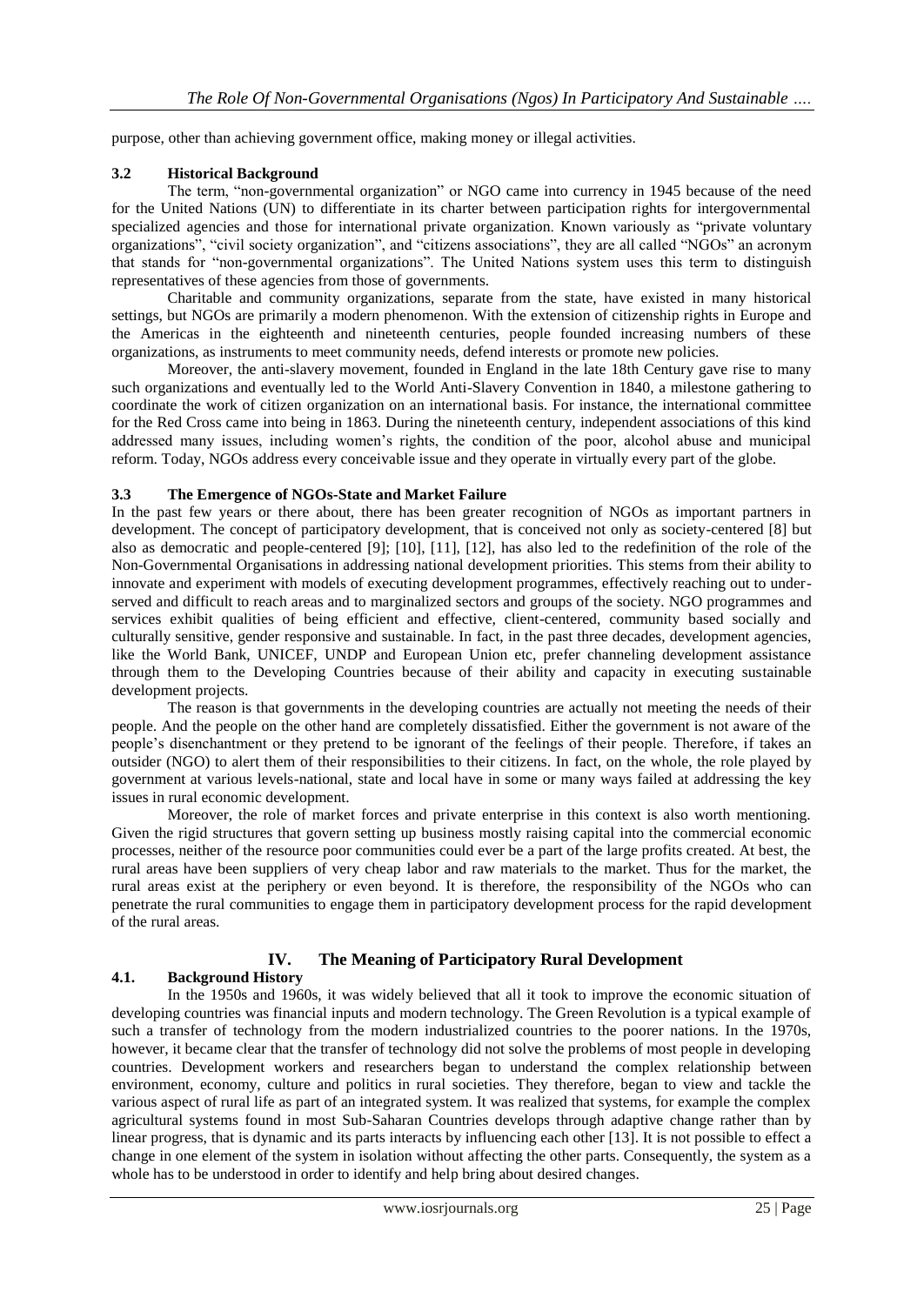Along with the emergence of this new development, new research techniques were developed to achieve a more comprehensive understanding of the complexities of rapidly changing and highly uncertain societies and communities. One of the new research methods was Participatory Rural Appraisal (PRA). This research method embodies the principle that different people perceive and understand reality in different ways. PRA is characterized by an applied, holistic and flexible approach of progressive learning conducted by multidisciplinary teams, for example NGOs who emphasized community participation.

#### **4.2. The Meaning of Participatory Rural Appraisal:**

PRA is a way of learning from and with community members to investigate, analyze, and evaluate constraints and opportunities, and make informed and timely decisions regarding development projects. In its simplest form, Participatory Rural Appraisal is one which carries the rural people along at every stage of the development process. In this method, all those who have interest play an active role in decision making and in all activities which affect them. They are involved in the identification and prioritization of activities to be undertaken, decision-making, planning, implementation, monitoring and evaluation. It can be used for:

- i. needs assessments;
- ii. feasibility studies;
- iii. identifying priorities for development activities;
- iv. implementing development activities where new information needs to be collected and;
- v. monitoring or evaluating development activities.

It requires attitudes favoring:

- i. participation;
- ii. respect for community members;
- iii. interest in what they know, say, show and do;
- iv. patience, not rushing and not interrupting;
- v. listening, not lecturing;
- vi. humility, not lecturing;
- vii. methods which empower community members to express, share, enhance and analyse their knowledge.

#### **4.3 PRA versus Survey Research Method**

In order to have a deeper understanding of participatory rural appraisal used for rural development, it becomes necessary to compare it with conventional survey research methods. Survey research is the most popular social research method, and is commonly used by universities and research institutions, as well as government agencies. It derives much of its popularity from its formal and standardized research techniques which produce quantifiable, representative, verifiable and comparable data which can be statistically analyzed. Survey enumerators do not have to make many independent decisions and if well trained can collect the data without requiring the primary researcher to take part in the data collection in the field.

The main advantages of PRA over conventional survey research are its level of community participation, short duration and low costs. While data collection by sample surveys sometimes requires less time, data analysis almost always takes more time. Data must be coded, entered into a computer and then analyzed in separate steps and at places removed from the research site. Once data collection has been completed, it is very difficult and costly to correct missed or wrongly recorded information as this would require sending the team back to the field. The costs of obtaining information contained in formal surveys often exceed the value of the data. Survey research also suffers from the disadvantages of its inflexibility and potential superficiality. Its predesigned and fixed questionnaire do not allow progressive learning during data collection in the field, and make it difficult to gain a deep understanding of social processes.

Participatory Rural Appraisal is especially well suited for application in community rural development as it involves the field team and community members in all aspects of the study, the design of the research tools, the collection of information, and the analysis of the findings. Only data which will actually be used by development workers and community members in their work is collected and high degree of community participation in the study guarantees that the collected information is relevant. On-the-spot analysis ensures that gaps in the knowledge acquired can be filled immediately before leaving the field. In conventional survey research the different steps (design of questionnaire, data collection, data analysis, writing of report) are segregated hierarchically and done by different individual or groups. In a quantitative survey every interview has equal weight, whereas in a PRA every interview or observation is more important than the previous one, as the multidisciplinary team continuously builds on its previously accumulated learning experience. PRA raises people's self-awareness, suggests viable solutions and helps people analyze complex issues and problems. The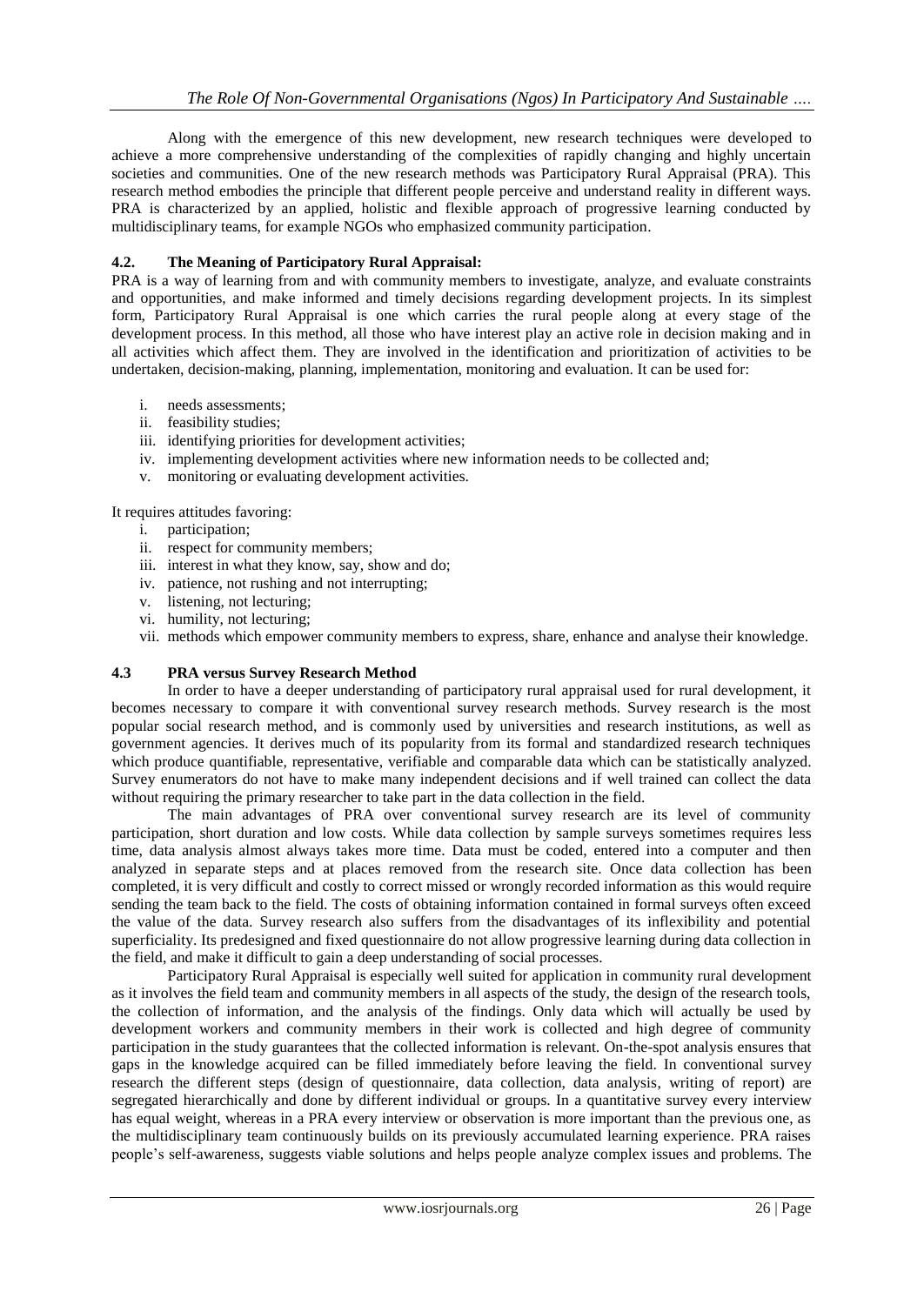Very important Not as important as hard data

| Table 1: The Difference between Pra and Survey Research Method |                                      |                                 |
|----------------------------------------------------------------|--------------------------------------|---------------------------------|
|                                                                | <b>PRA</b>                           | <b>Survey Research</b>          |
| * Duration                                                     | Short                                | Long                            |
| * Cost                                                         | Low to medium                        | Medium to high                  |
| * Depth                                                        | Preliminary                          | Exhaustive                      |
| * Scope                                                        | Wide                                 | Limited                         |
| * Integration                                                  | Multidisciplinary                    | Weak                            |
| * Structure                                                    | Flexible, informal                   | Fixed, formal                   |
| * Direction                                                    | Bottom-up                            | Top-down                        |
| * Participation                                                | High                                 | Low                             |
| * Methods                                                      | <b>Basket of tools</b>               | Standardized                    |
| * Major Research Tools                                         | Semi-structured interview            | Formal questionnaire            |
| * Sampling                                                     | Small sample size based on variation | Random sampling, representative |
| * Statistical analyze                                          | Little or None                       | Major part                      |
| * Individual case                                              | Important, weighed                   | Not important, not weighed      |

\* Formal questionnaire Avoided Major part \* Organization Non-hierarchical Hierarchical Hierarchical Hierarchical Hierarchical Hierarchical Hierarchical Hierarchical Hierarchical Hierarchical Hierarchical Hierarchical Hierarchical Hierarchical Hierarchical Hierarch

\* Measurement Qualitative or indicators used Detailed, accurate \* Analysis/Learning In the field and on the spot At office

differences between the two approaches are shown in Table 1.

**Source:** [14]

The PRA approach is the reverse of the traditional top-down method of rural economic development. The PRA may be viewed as the label used in describing, monitoring and evaluating a rural development project with the full participation of the potential beneficiaries. Because rural development is based on the needs of the rural communities, it is democratic in philosophy and procedure and places the welfare of the rural people above every other consideration. Rassi [15] has argued that rural development in a democratic society requires more than a matter of mere plans and statistics, targets and budgets, technology and method, material and professional staff, or agencies and organization to administer them. Rather, it requires effective use of these mechanisms as educational means for changing the minds and action of the people in such a way that they help themselves to achieve economic and social improvements. On the basis of this arguments, rural development implies working with and not for the people, helping the people to become self-reliant not dependent on others, and co-operating with the people central actors in the drama, not the stage hands or spectators. In summary, the democratic principle which underlies rural development, requires a system of education, leadership and training that will help the rural people to identify their own problems and opportunities, provide practical research based information that will help to solve the problems and assist them to take advantage of the opportunities to improve their lot [16].

#### **4.4 Steps in Project Development by a Non-governmental Organization (NGO)**

This section presents the various steps in project development by a Non-Governmental Organization (NGO) in a European Union funded micro projects in six state of the Niger Delta (Akwa Ibom, Abia, Cross River, Imo, Edo and Ondo States) between October, 2003 to April, 2008.

#### **4.4.1. Community Sensitization:**

The NGO has the ability and capacity to reach out to the under-served and difficult to reach areas. Hence, the NGO was assigned the responsibility of penetrating the rural communities to mobilize and sensitize the rural dwellers. After a series of visits to a particular community to create awareness, the NGO arrange for a meeting with the community members. The expectation is that a cross section of the community members will be present at the meeting. At the meeting, one project which is the most pressing need of the community is selected for development through pair wise ranking method. At this meeting too, the members of the Project Management Committee (PMC) are selected. From then onward and the throughout the entire life of the project cycle, the subsequent meeting of the NGO with the community is through the members of the Project Management Committee (PMC).

#### **4.4.2. Concept Note and Need Assessment Form**

The NGO with the assistance of the PMC members will produce what is called a concept note. This document highlights the historical background of the community, problem statement, the cost for the project, community contribution and sustainability plan. The Need Assessment form also provides information on the initial situation in the community. The information will act as a baseline data for impact assessment after one year of project completion.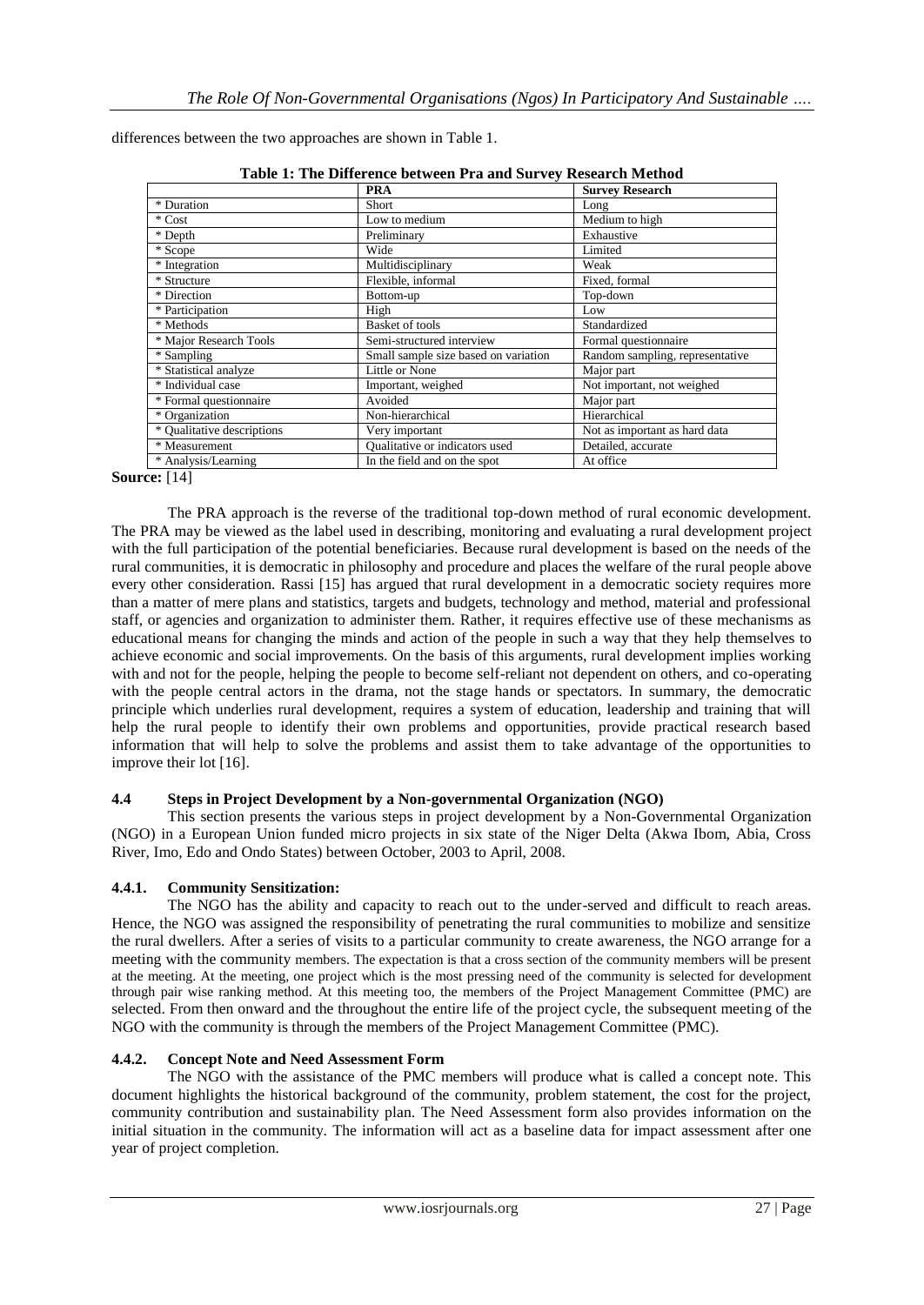#### **4.4.3. Identification/Verification of Claims**

The project team leader will visit the community to verify/ascertain the claims the NGO and the PMC members have put down on the concept note. When this is done, the NGO can then produce the project proposal and Bill of Quantities (BOQ). The bill of Quantities shows the activities that will be carried out and the amount of money needed for the execution of each of the activities until completion.

### **4.4.4 Project Sustainability Plan**

The community through the NGO and the PMC members submit to the European Union Team Leader what is called Project Sustainability Plan. This document highlights the plans by the community on how they intend to manage and sustain the project throughout its entire life span.

#### **4.4.5. Community Contribution**

The cost of each project was shared between the European Union and the Community. The European Union contribution was seventy five percent, while that of the community was twenty five percent. The community has to submit to the European Union Team leader the items they would contribute to make up the twenty five percent.

## **4.4.6. Capacity Building**

The members of the Non-Governmental Organization (NGOs), the main facilitators of the projects were trained on European Union Project implementation procedures, community engagement, proposal writing, concept notes writing, accounting methods and records keeping. Moreover, each of the projects were designed with an in-built training programmes. This was done with a view to improving the capacity of the benefiting communities on project management, maintenance and records keeping so as to ensure the sustainability of the projects.

## **4.4.7. Continuous Stakeholders Meeting**

The NGO was required to call for continuous stakeholders meeting at the community level. The aim of the meeting was to resolve conflict, assess the level of work done, community contribution and the level of community participation.

The above steps were adopted by the Non-Governmental Organization (NGO) in European Union Project development. The methods were adopted with a view to ensuring sustainable rural development. These were the features of participatory Rural Appraisal/participatory learning and action approach. Since this approach is based on the needs of the rural communities, it is democratic in philosophy and procedure and places the welfare of the rural people above every other consideration. According to Oversees Development Administration<sup>[17]</sup>, this approach is:

a. more efficient because by involving all interested parties, a wide pool of knowledge that

supports better design and implementation is available, also financial and other costs can be shared.

b.more effective because stakeholders varied interests can be identified and addressed in the

design while shared ownership of the project implies that there is a greater chance of achieving the intended outcome;

c. more sustainable because people are encouraged to use their knowledge and take initiatives. Also, they gain skills and confidence to maintain the benefits of the project.

## **V. NGOs and Participatory Rural Development**

The emergence of the concept of participatory development has also led to the redefinition of the role of the State and Non-Governmental Organisations (NGOs) in addressing national development priorities. The unprecedented upsurge of NGOs and their role in facilitating participatory development has been on the increase since the last three decades. NGOs, according to Tvedt [18] has been very effective in mobilizing their beneficiaries in the process of decision-making, identification, implementation, monitoring and evaluation of projects that affect their beneficiaries lives. Moreover, NGOs are flexible and effective at obtaining true meaningful participation of the intended beneficiaries, as well as achieving the correct relationship between the development process and outcomes. Over the years, NGOs have played various roles in the development processes and these roles are highlighted below.

5.1. Community Mobilization/Empowerment: The NGOs through their effective community mobilization and empowerment, the communities are being made to take their own destiny in their own hands by making them to know that they have the capacity to organize or manipulate their environment for their own end. Through the process of mobilization and empowerment, communities have been able to take control of their circumstances and achieve their own goals, thereby being able to work towards helping themselves and others to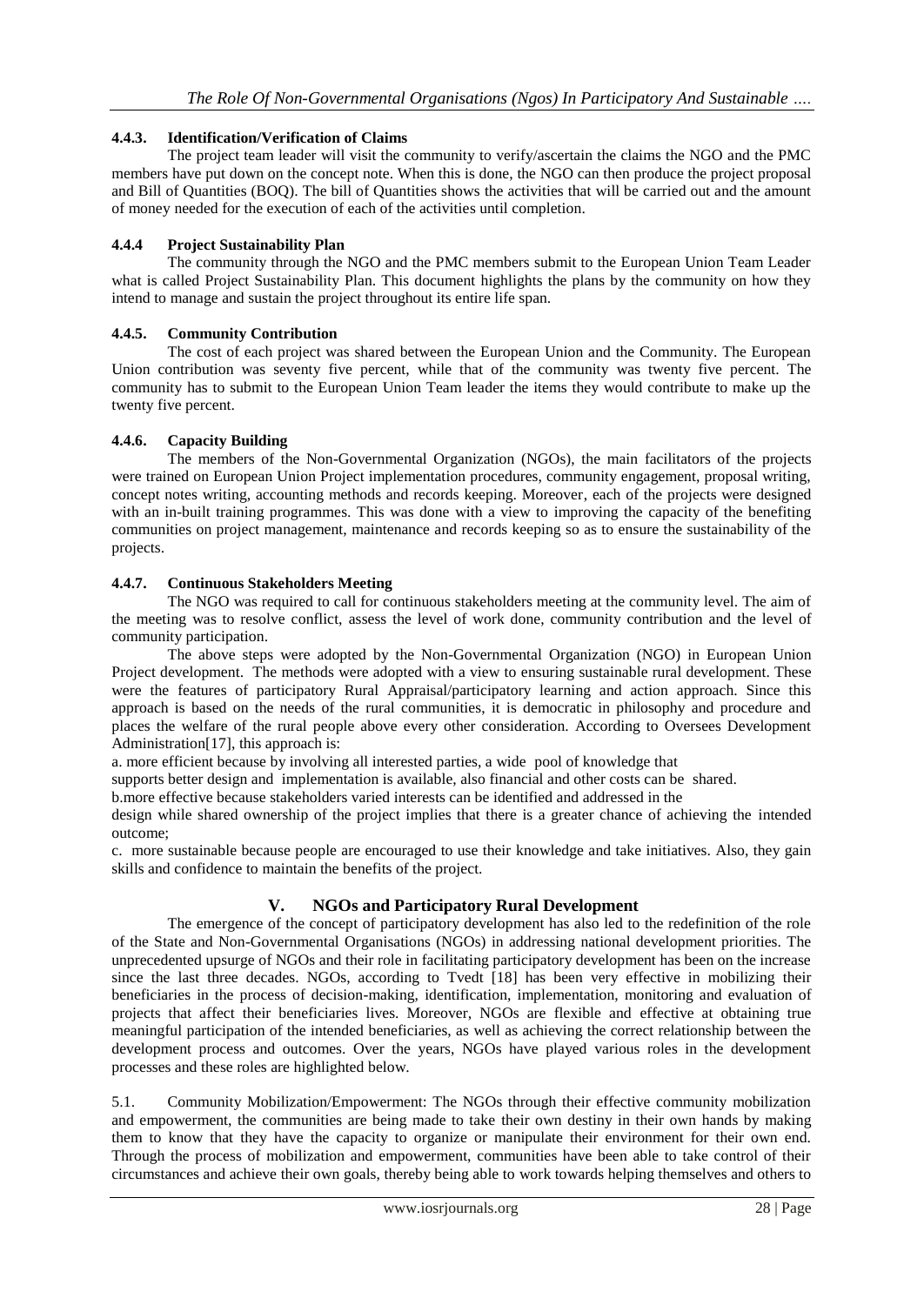maximize the quality of their lives.

5.2. Gender Awareness and Participation: Although the right to be treated as equals is entrenched in the constitution of most states, there are however several loopholes which have made certain discriminating policies against women. For example, relocating women at the place of their husbands' employment. Regardless of the constitutional right for equality, the state still perpetuates traditional sex role stereotypes through its policies and development programmes. The role of women in the society and the images people have of them are deeply rooted in religion and culture. But the activities of NGOs like the Human Liberty Development Centre and Centre for Community Health and Human Services have gradually changed the situation for the better in the following ways:

a. They have paved the way for women to exercise their political rights in local governance.

b. Ensure women participation to certain extent; challenges social stigmas relating to their ability to exercise power and alter the texture of daily politics by injecting different values and perspective.

c. Women through participation display more integrity, improved political administration because women are more accessible to the community than the men. They are more transparent and more effective in fighting grassroots corruption and problems.

 d. Women have become more enlightened to draw attention to education, water, sanitation, drug and alcohol abuse issues, which are generally not focused by men.

5.3. Health Programmes: Access to qualitative health care has gone beyond the reach of most Nigerians particularly those in the rural areas. But thank God for the activities of NGOs like the Community Partner for Development and Hope Foundation etc who have come in as the saving grace with efforts aimed at encouraging community mobilization for health development activities. They have developed so many community's health care programmes and trained volunteers on various community problems to undertake baseline information and follow up on those who need medical care and attention.

5.4 Micro-Credit Scheme and Poverty Alleviation: The last three decades have been extremely turbulent, poverty becoming endemic as millions of Nigerians without work deteriorate fastly below absolute poverty line. More and more the future seems gloomy as the link between democracy and the poor is increasing with a new stratum, of society ("New Poor") gets impoverished. This new poor include the well educated, without or with jobs earning salaries that cannot finance even minimum living condition for themselves and families.

Transforming the Nigerian society then becomes a major challenge to sustainable development in our new democracy, and more and more policy makers are concurring with the inevitable conclusion that poverty alleviation schemes must be adjusted to reduce or eradicate poverty.

The government has confronted poverty through different approaches which have failed or not yielded the desired result either due to politicization of poverty alleviation programmes, lack of continuity and inconsistency in policy implementation, which inhibit progress and create climate uncertainties and lack of the political will of the leadership to ensure that resources for social development programmes, get to the targeted beneficiaries.

Thus, NGOs have had to intervene with different programmes anticipated to raise the level of wealth creation in the economy, employment, consumption and also wealth distribution both at the rural and national levels through micro-credit schemes with low interest rate and sometimes interest free and also skill acquisition centers which have had greater impact on the lives of the people particularly those in the rural areas.

5.5 Human Rights: NGOs have played a role akin to that of an eye specialist in human right issues. It takes some one (NGO) from the outside to tell the government (democratic or dictatorial) that you are not representing the interest of the citizenry but a few elite. When the vision of government and politicians are blurred as regards respect for human rights, the NGOs who are acting as eye specialist can fit them a pair of appropriate glasses to see properly. The issues of development and democracy is being linked to human right issues because there can be no true economic and political advancement without respect for human beings.

A legal environment must be created in the form of law whereby each individual can flourish and his freedom thrives in a concept of responsibility with rights and duties. There has been pressure exerted on government to ensure respect for those fundamental rules and human rights. NGOs cannot wait for the situation to get out of hand and talk about intervention, which causes a lot of dislocation and human suffering. NGos move in quickly whenever a problem crops up and take up such issues through dialogue for the interest of all stakeholders. As the world philosophy is shaping, towards democratization, the world is no longer one of confrontation but the rights of human beings to live in peace and to express themselves fully within the society. NGOs have played a major role in the democratic process throught dialogue, lobbying and advocacy.